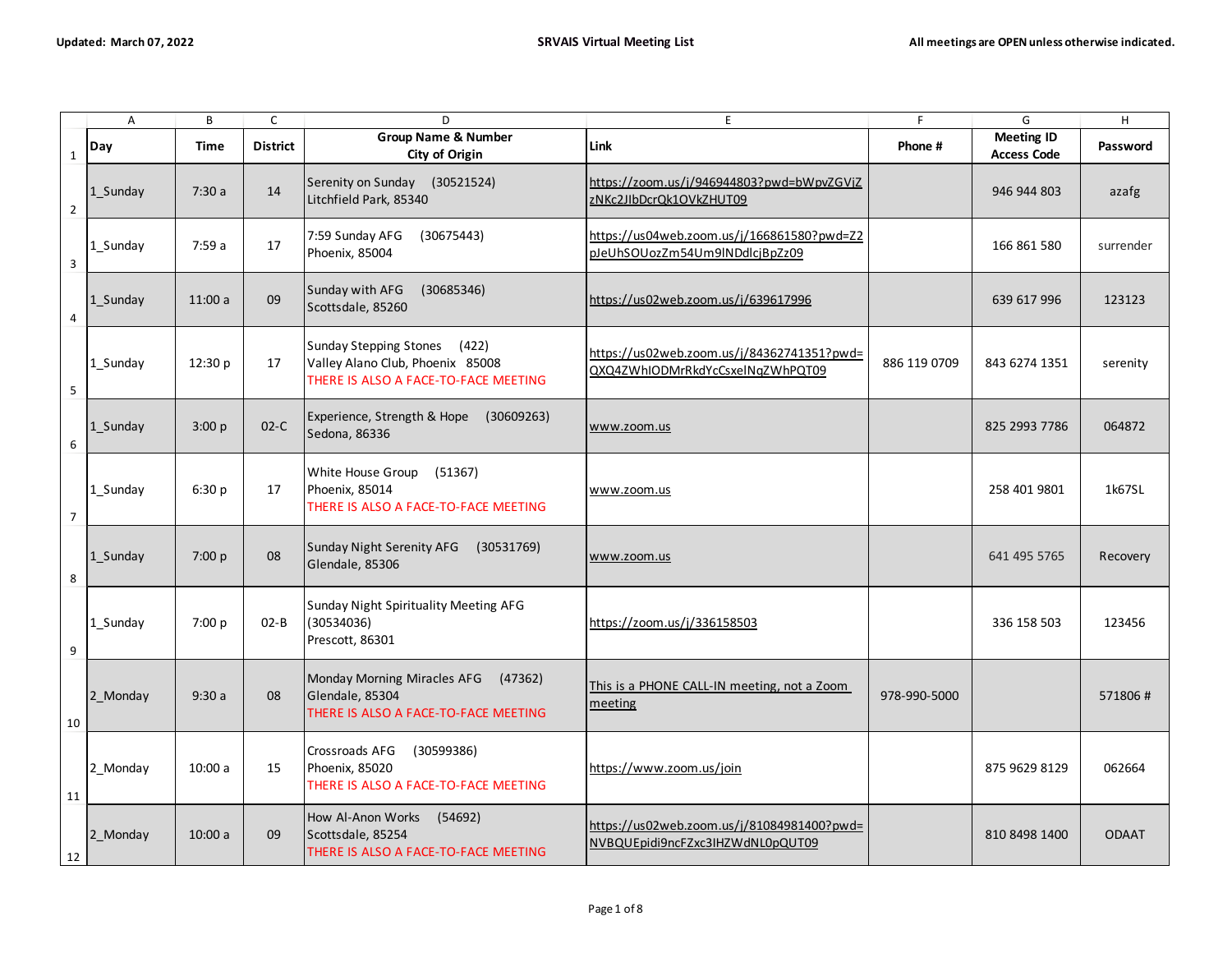|              | $\overline{A}$ | В       | $\mathsf{C}$    | D                                                                                                | E.                                                                                                           | F            | G                                       | H        |
|--------------|----------------|---------|-----------------|--------------------------------------------------------------------------------------------------|--------------------------------------------------------------------------------------------------------------|--------------|-----------------------------------------|----------|
| $\mathbf{1}$ | Day            | Time    | <b>District</b> | <b>Group Name &amp; Number</b><br>City of Origin                                                 | Link                                                                                                         | Phone #      | <b>Meeting ID</b><br><b>Access Code</b> | Password |
| 13           | 2_Monday       | 10:15a  | 17              | Monday Morning Step AFG<br>(418)<br>Phoenix, 85008                                               | https://us02web.zoom.us/j/84362741351?pwd=<br>QXQ4ZWhIODMrRkdYcCsxelNqZWhPQT09                               |              | 843 6274 1351                           | serenity |
| 14           | 2_Monday       | 12:00 p | 15              | Anthem of Serenity & Joy<br>(503451)<br>Anthem, 85086                                            | https://global.gotomeeting.com/join/383134989                                                                | 571.317.3112 |                                         |          |
| 15           | 2 Monday       | 12:00 p | $02 - B$        | Serenity Seekers AFG<br>(45821)<br>Prescott, 86301<br>THERE IS ALSO A FACE-TO-FACE MEETING       | https://zoom.us/j/766115203                                                                                  |              | 766 115 203                             | 123456   |
| 16           | 2_Monday       | 4:00 p  | 09              | Paths to Recovery AFG<br>(30568464)<br>Scottsdale, 85266<br>THERE IS ALSO A FACE-TO-FACE MEETING | https://us02web.zoom.us/j/86031461744?pwd=<br>b1JiWEN1WkJzSS9NcVBFV3doTEpUUT09                               |              | 860 3146 1744                           | 705519   |
| 17           | 2 Monday       | 5:30 p  | $02 - B$        | Daily Readers Study Group AFG<br>(502886)<br>Prescott, 86303                                     | https://us02web.zoom.us/j/309598210?pwd=R2<br>VIM0NubkdiVlhvalI3eGl2SDhrZz09                                 |              | 309 598 210                             | 123456   |
| 18           | 2 Monday       | 5:30 p  | $02-A$          | Flagstaff Men's ACA<br>(AZ0133)<br>Flagstaff, 86001<br>CLOSED ~ Men only.                        | www.zoom.us                                                                                                  |              | 188 741 622                             | 122065   |
| 19           | 2 Monday       | 5:30 p  | $02-A$          | Listen & Learn (50695)<br>Flagstaff, 86001                                                       | www.zoom.us                                                                                                  |              | 431 655 891                             | 052213   |
| 20           | 2_Monday       | 5:30p   | $02-C$          | Monday Book Study AFG<br>(30691927)<br>Cottonwood, 86326                                         | https://zoom.us/j/901984196?pwd=QUpQeFRiO<br>HpRenM3WUxqNTVBem1XQT09                                         |              | 901 984 196                             | 629248   |
| 21           | 2 Monday       | 6:00 p  |                 | <b>Bullhead City Alateen</b><br>(30724338)<br>(Ages 13 to 19)                                    | Contact Area Alateen Coordinator, Mary S., for<br>meeting links: alateencoord@al-anon-az.org<br>480-282-2896 |              |                                         |          |
| 22           | 2_Monday       | 6:00 p  | $02-C$          | <b>Recovery Rocks</b><br>(WEB0507)<br>Sedona, 86336                                              | www.WebEx.com<br>Contact Linda P. for password: 518-727-6857                                                 |              | 621 138 171                             |          |
| 23           | 2_Monday       | 7:00 p  | 14              | Monday Night Al-Anon<br>(66092)<br>Phoenix, 85037                                                | https://zoom.us/j/551590720?pwd=YWJRaHINO<br>VhYZGpsRVB0VHZiWGR5QT09                                         |              | 551 590 720                             | azafg    |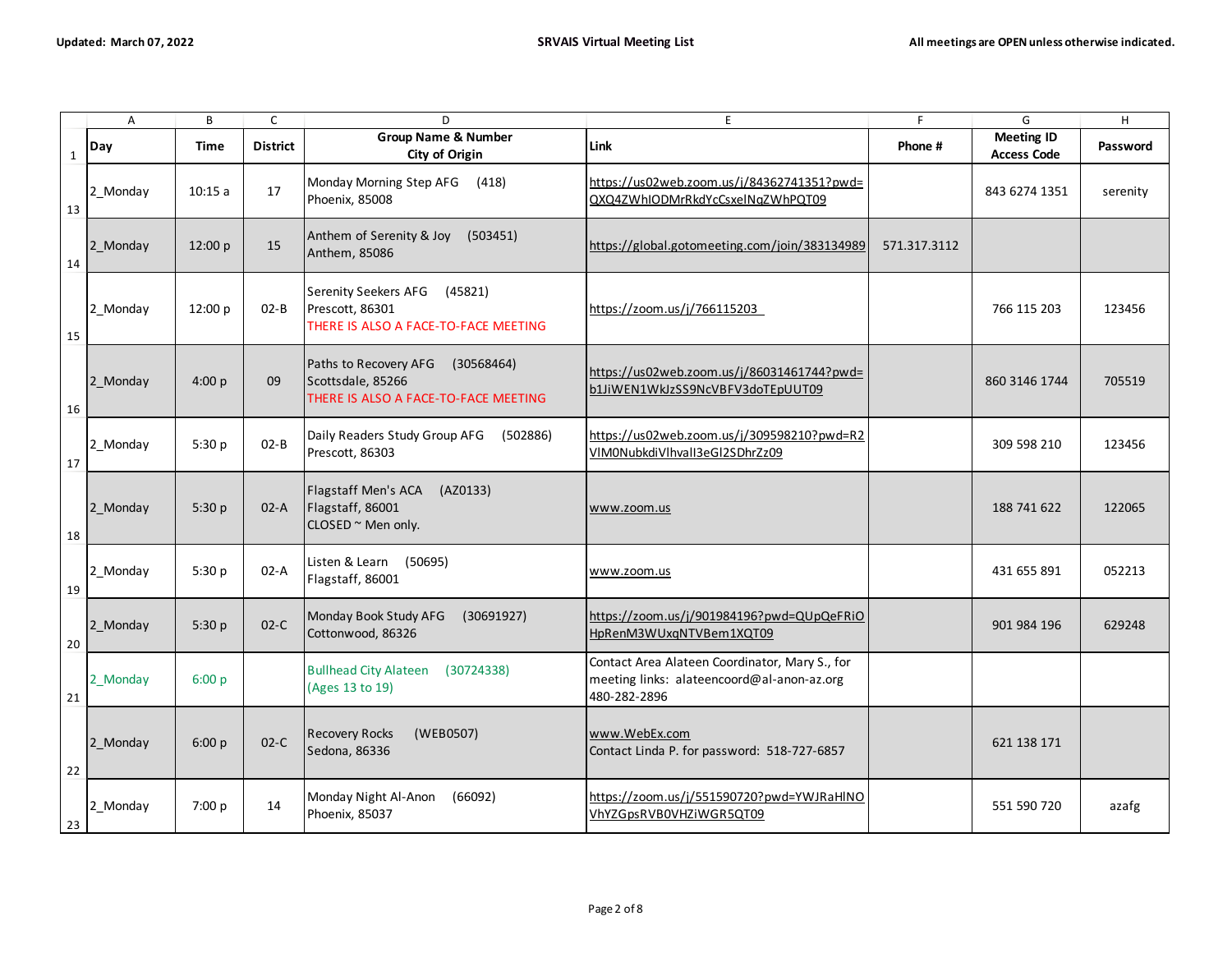|              | $\boldsymbol{A}$ | B       | $\mathsf{C}$    | D                                                                                                                    | E                                                                              | F                                                     | G                                       | $\mathsf H$    |
|--------------|------------------|---------|-----------------|----------------------------------------------------------------------------------------------------------------------|--------------------------------------------------------------------------------|-------------------------------------------------------|-----------------------------------------|----------------|
| $\mathbf{1}$ | Day              | Time    | <b>District</b> | <b>Group Name &amp; Number</b><br>City of Origin                                                                     | Link                                                                           | Phone #                                               | <b>Meeting ID</b><br><b>Access Code</b> | Password       |
| 24           | 3_Tuesday        | 10:15a  | 17              | Sunshine Tuesday (41535)<br>Valley Alano Club (Closed - Alanon members<br>only)<br>Phoenix, 85008                    | https://us02web.zoom.us/j/84362741351?pwd=<br>QXQ4ZWhIODMrRkdYcCsxelNqZWhPQT09 | 886 119 0709                                          | 843 6274 1351                           | serenity       |
| 25           | 3 Tuesday        | 12:00 p | $02-C$          | Sedona Village Al-Anon<br>(30686727)<br>Sedona, 86351                                                                | www.zoom.us                                                                    |                                                       | 940 332 4682                            | Serenity       |
| 26           | 3 Tuesday        | 12:00 p | $02-A$          | Tuesday Noon ACA<br>Flagstaff, 86001                                                                                 | www.zoom.us                                                                    |                                                       | 873 5567 2462                           | 437533         |
| 27           | 3 Tuesday        | 12:00 p | $02-A$          | Tuesday Noon AFG<br>(48388)<br>Flagstaff, 86001<br>THERE IS ALSO A FACE-TO-FACE MEETING                              | www.zoom.us                                                                    |                                                       | 233 650 4811                            | <b>TNAFGPW</b> |
| 28           | 3 Tuesday        | 2:00 p  | 09              | Seniors in AFG<br>(30736710)<br>Scottsdale                                                                           | https://us04web.zoom.us/j/3857437986                                           |                                                       | 385 743 7986                            | 123123         |
| 29           | 3 Tuesday        | 4:00 p  |                 | How AFG Works Book Study<br>(30699405)<br>Oracle, 85623                                                              | https://us02web.zoom.us/j/87105152063?pwd=<br>VklHbDVEbVZ4clR4Wk5xeGZRS2pDQT09 | 419-302-4648<br>(Virginia)<br>520-827-1209<br>(Carol) | 871 0515 2063                           | 12steps        |
| $30\,$       | 3 Tuesday        | 5:30 p  | $02 - B$        | Courage to Change / Freedom Seekers AFG<br>(30673258)<br>Chino Valley, 86323<br>THERE IS ALSO A FACE-TO-FACE MEETING | https://us04web.zoom.us/j/9128341520                                           |                                                       | 912 834 1520                            | 123456         |
| 31           | 3 Tuesday        | 6:00 p  | 09              | Let Go and Let God AFG<br>(30633486)<br>Scottsdale, 85260                                                            | https://us04web.zoom.us/j/228260587                                            |                                                       | 228 260 587                             |                |
| 32           | 3 Tuesday        | 7:00 p  | 08              | Serenity AFG at Arrowhead<br>(62535)<br>Glendale, 85308<br>THERE IS ALSO A FACE-TO-FACE MEETING                      | https://zoom.us/j/582801109?pwd=ZzlpeVdpUE<br>1nc0VwRzh1cldSanpMdz09           |                                                       | 582 801 109                             | 215292         |
| 33           | 3 Tuesday        | 7:00 p  | 11              | Tuesday Night Relief AFG (502639)<br>Mesa, 85208<br>THERE IS ALSO A FACE-TO-FACE MEETING                             | https://us04web.zoom.us/j/73731424812?pwd=<br>QWxkakFNZTYwaEd6TEd4S2xuYU1jQT09 |                                                       | 737 3142 4812                           | 15224          |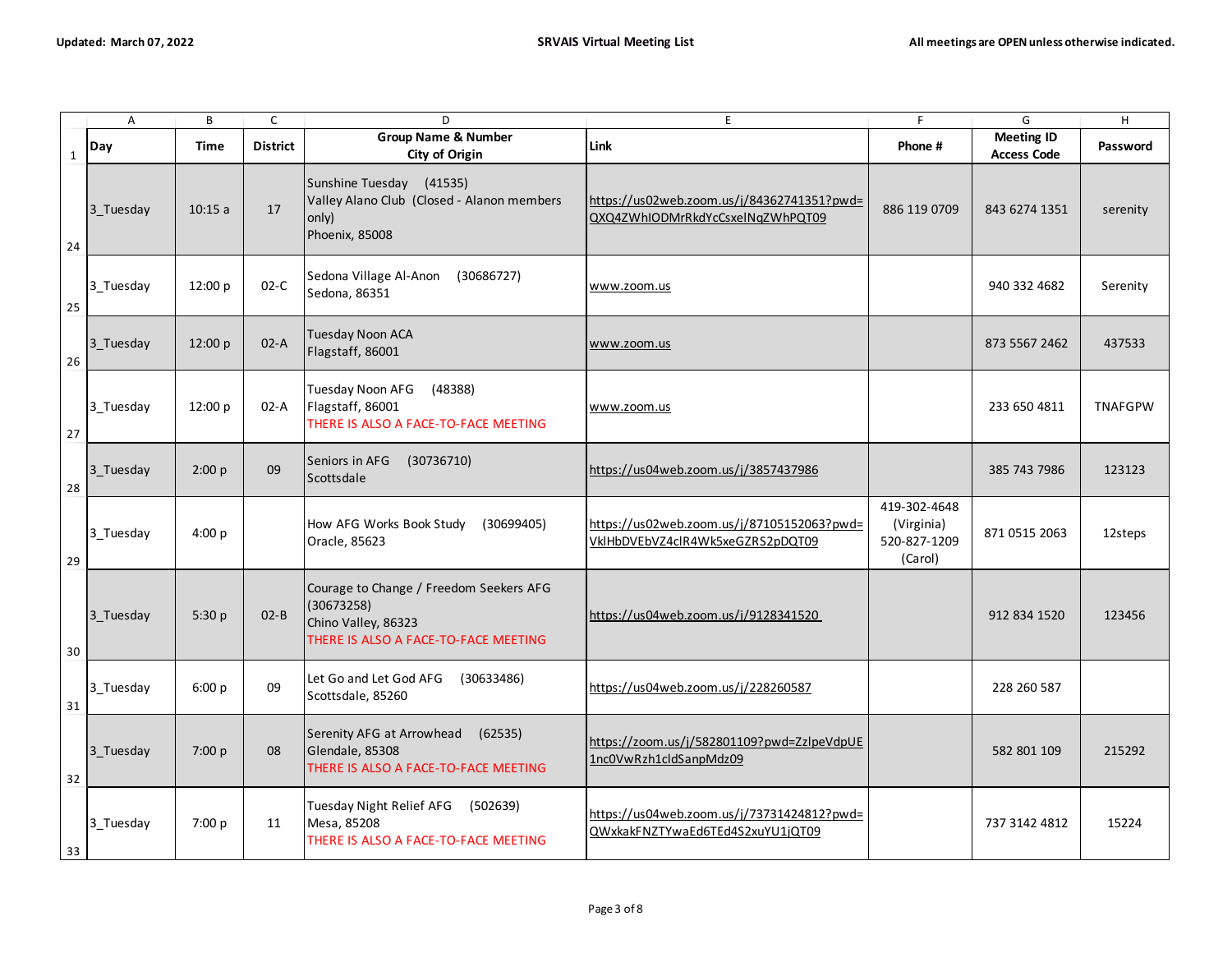|             | Α           | В       | $\mathsf{C}$    | D                                                                                                          | E                                                                                                            | F            | G                                       | H        |
|-------------|-------------|---------|-----------------|------------------------------------------------------------------------------------------------------------|--------------------------------------------------------------------------------------------------------------|--------------|-----------------------------------------|----------|
| $\mathbf 1$ | Day         | Time    | <b>District</b> | <b>Group Name &amp; Number</b><br>City of Origin                                                           | <b>Link</b>                                                                                                  | Phone #      | <b>Meeting ID</b><br><b>Access Code</b> | Password |
| 34          | 3 Tuesday   | 7:30 p  | 17              | Courage To Be Me Alateen (30652902)<br>Phoenix, 85008<br>Zooming with the Tucson Alateen group             | Contact Area Alateen Coordinator, Mary S., for<br>meeting links: alateencoord@al-anon-az.org<br>480-282-2896 |              |                                         |          |
| 35          | 3 Tuesday   | 7:30 p  | 08              | Primary Purpose AFG<br>(379)<br>Glendale, 85304                                                            | www.zoom.us                                                                                                  |              | 846 7229 5431                           |          |
| 36          | 3 Tuesday   | 7:30 p  |                 | <b>Tuesday Night Fever Alateen</b><br>(500764)<br>Ages 12 to 19<br>Tucson, AZ                              | Contact Area Alateen Coordinator, Mary S., for<br>meeting links: alateencoord@al-anon-az.org<br>480-282-2896 |              |                                         |          |
| 37          | 3 Tuesday   | 7:30 p  | 08              | West Valley Recovery AFG<br>(30556860)<br>Glendale, 85304                                                  | https://us02web.zoom.us/j/4889275249?pwd=e<br>mVDa0RiQjVtaTZCeUJaRElzM0dqZz09                                | 415.762.9988 | 488 927 5249                            | AFG1212  |
| 38          | 4 Wednesday | 10:00a  | $02 - B$        | (30543317)<br>Sisters in the Spirt (women only)<br>Prescott, 86303<br>THERE IS ALSO A FACE-TO-FACE MEETING | https://zoom.us/j/722578332                                                                                  |              | 722 578 332                             | 123456   |
| 39          | 4 Wednesday | 10:00a  | 17              | Wednesday Morning Step Study AFG (385)<br>Paradise Valley, 85253                                           | www.zoom.us                                                                                                  |              | 897 4735 1688                           | serenity |
| 40          | 4 Wednesday | 10:15a  | 17              | Wednesday Book Study AFG<br>(41841)<br>(CLOSED - Alanon Members only)<br>Phoenix, 85008                    | https://us02web.zoom.us/j/84362741351?pwd=<br>QXQ4ZWhIODMrRkdYcCsxelNqZWhPQT09                               | 886 119 0709 | 843 6274 1351                           | serenity |
| 41          | 4 Wednesday | 11:00a  | 15              | Recovery Today AFG<br>(61970)<br>Phoenix, 85053<br>THERE IS ALSO A FACE-TO-FACE MEETING                    | www.zoom.us                                                                                                  |              | 896 6348 7848                           | 515702   |
| 42          | 4_Wednesday | 12:00 p | $02 - B$        | Wednesday Noon Step Study AFG<br>(48608)<br>Prescott, 86303                                                | https://us02web.zoom.us/j/81301987517                                                                        |              | 813 0198 7517                           | 123456   |
| 43          | 4 Wednesday | 3:00 p  |                 | <b>Appreciating Miracles</b><br>Al-Anon.org Electronic Meeting                                             | www.zoom.us                                                                                                  |              | 870 2296 4749                           | 944932   |
| 44          | 4 Wednesday | 3:00 p  | $O2-B$          | Strength & Hope AFG<br>(30561313)<br>Prescott, 86301                                                       | https://zoom.us/j/606607573                                                                                  |              | 606 607 573                             | 123456   |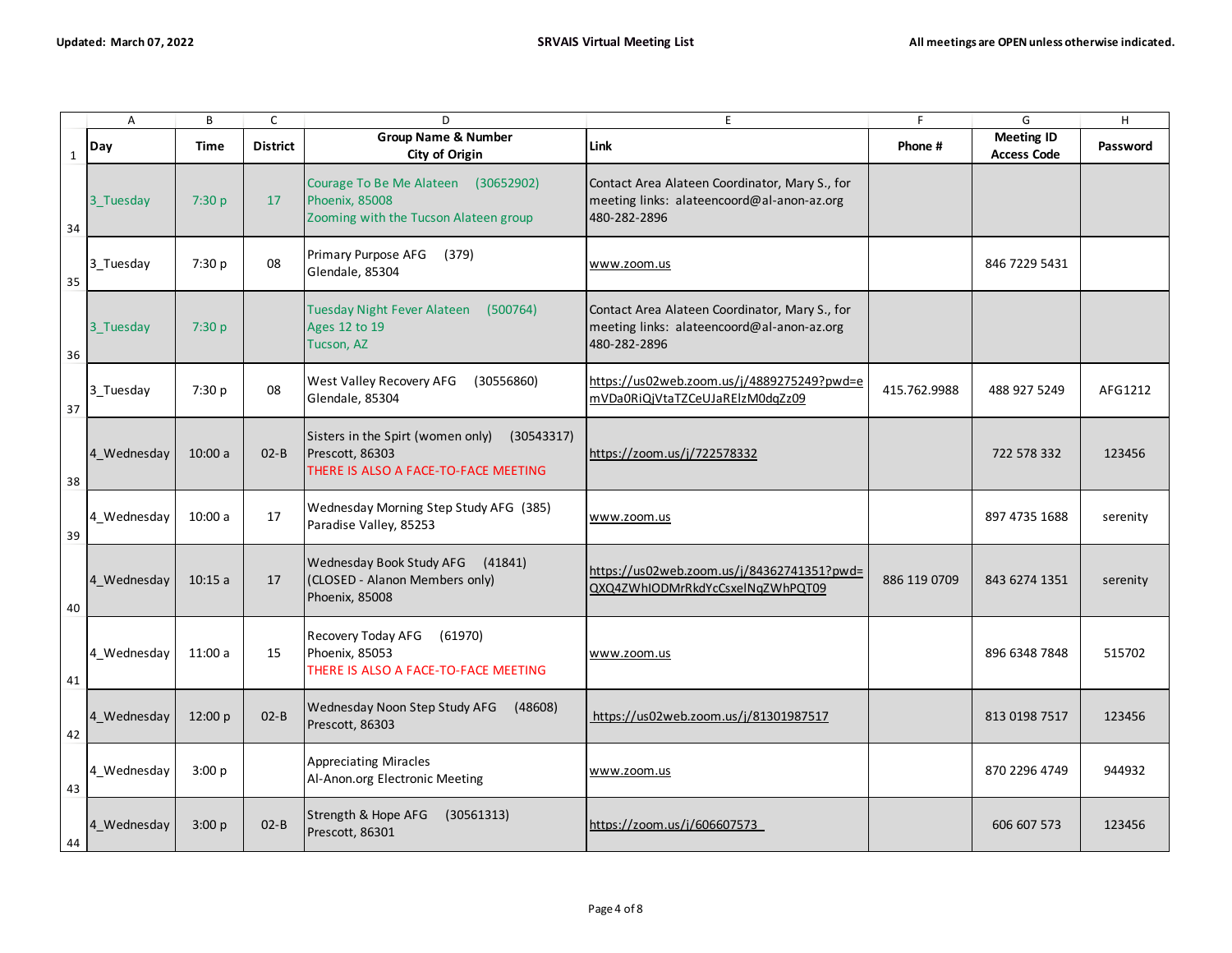|              | $\overline{A}$ | B      | $\mathsf C$     | D                                                                                                      | E                                                                              | F       | G                                       | H        |
|--------------|----------------|--------|-----------------|--------------------------------------------------------------------------------------------------------|--------------------------------------------------------------------------------|---------|-----------------------------------------|----------|
| $\mathbf{1}$ | Day            | Time   | <b>District</b> | Group Name & Number<br>City of Origin                                                                  | Link                                                                           | Phone # | <b>Meeting ID</b><br><b>Access Code</b> | Password |
| 45           | 4 Wednesday    | 5:30 p | $02-A$          | 12 x 12 Step Study<br>(43965)<br>Flagstaff, 86001<br>THERE IS ALSO A FACE-TO-FACE MEETING              | www.zoom.us                                                                    |         | 357 284 193                             | 356076   |
| 46           | 4_Wednesday    | 5:30p  | $02-A$          | Flagstaff ACA<br>Flagstaff, 86001                                                                      | www.zoom.us                                                                    |         | 492 069 550                             | 574430   |
| 47           | 4_Wednesday    | 6:00 p | $02-C$          | <b>Simply Serene</b><br>(44830)<br>Sedona, 86336                                                       | www.zoom.us                                                                    |         | 340 381 266                             | 634875   |
| 48           | 4 Wednesday    | 7:00 p | $02-A$          | 12 Steps of Adult Children Workbook Study<br>Flagstaff, 86001                                          | www.zoom.us                                                                    |         | 904 959 038                             | 406453   |
| 49           | 4_Wednesday    | 7:00 p | 09              | Open Hearts on Miller AFG<br>(30655657)<br>Scottsdale, 85255                                           | https://us04web.zoom.us/j/797072796                                            |         | 797 072 796                             | 724379   |
| 50           | 4 Wednesday    | 7:00 p | 15              | Stepping Stones to Serenity AFG<br>(63422)<br>Phoenix, 85029<br>THERE IS ALSO A FACE-TO-FACE MEETING   | https://us02web.zoom.us/j/85745271490?pwd=<br>WEtpRVYxWFZRQWpLaGtGN0szM0JsZz09 |         | 857 4527 1490                           | serenity |
| 51           | 4 Wednesday    | 7:30 p | 15              | Ocotillo Men's Stag AFG<br>(62489)<br>Phoenix, 85016<br>THERE IS ALSO A FACE-TO-FACE MEETING           | https://us02web.zoom.us/j/85663655509?pwd=<br>TXI0aHJUcmRqOVZUZIVEeUxpTVc4dz09 |         | 856 6365 5509                           | 876758   |
| 52           | 5 Thursday     | 10:00a | 11              | <b>Beginners AFG</b><br>(30666113)<br>Mesa, 85208                                                      | https://www.zoom.us/join                                                       |         | 883 6436 1053                           | 799590   |
| 53           | 5 Thursday     | 10:00a | 15              | Crossroads AFG<br>(30599386)<br>Phoenix, 85020<br>THERE IS ALSO A FACE-TO-FACE MEETING                 | https://www.zoom.us/join                                                       |         | 875 9629 8129                           | 062664   |
| 54           | 5_Thursday     | 10:00a | $02-A$          | <b>Flagstaff ACA</b><br>Flagstaff, 86001                                                               | www.zoom.us                                                                    |         | 825 2736 8785                           | 454469   |
| 55           | 5 Thursday     | 10:00a | 09              | Thursday Hope for Today AFG<br>(30606739)<br>Scottsdale, 85255<br>THERE IS ALSO A FACE-TO-FACE MEETING | https://us04web.zoom.us/j/329900037                                            |         | 329 900 037                             | 931367   |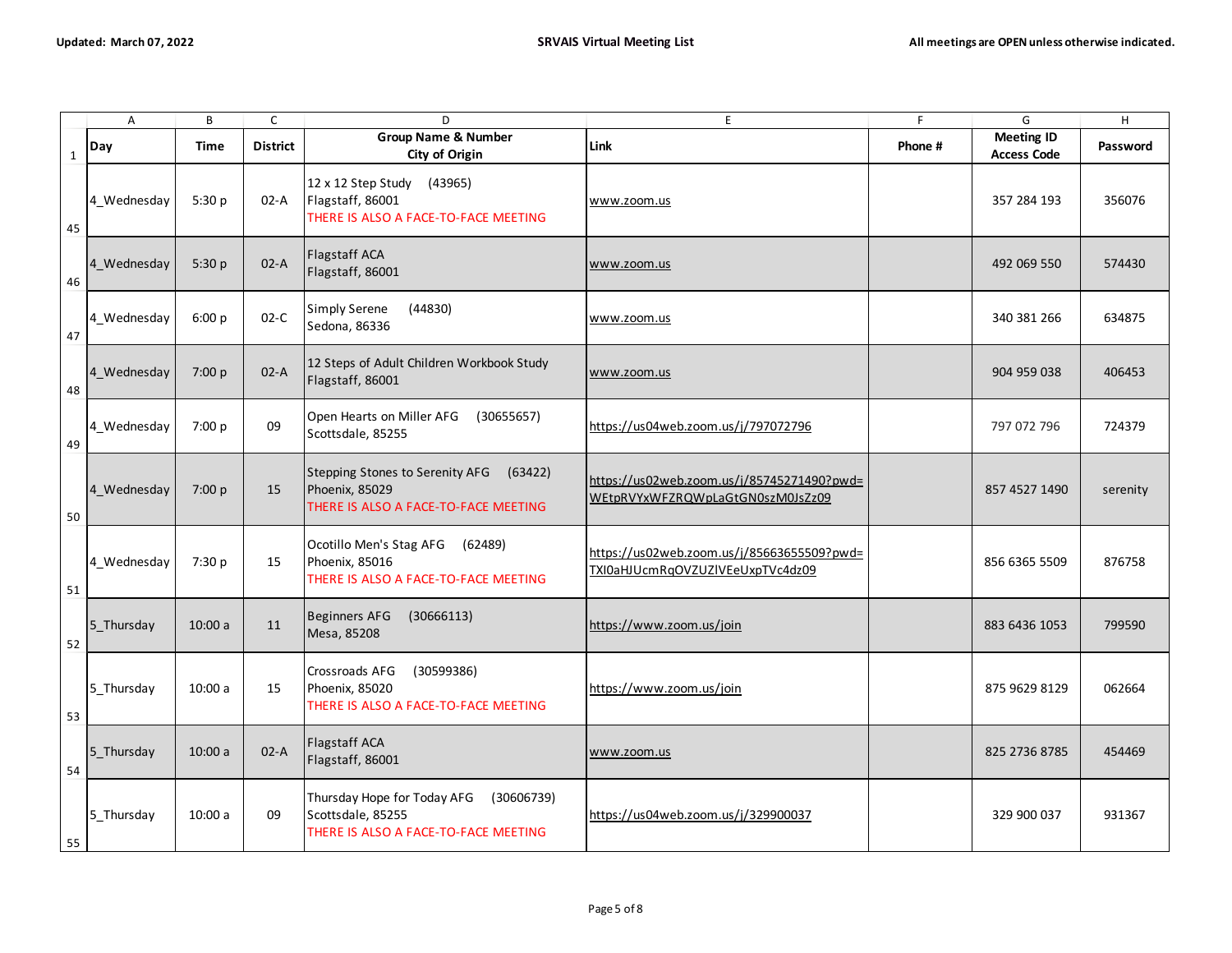|              | $\overline{A}$ | B       | $\mathsf{C}$    | D                                                                                                                    | E                                                                                                            | F            | G                                       | H         |
|--------------|----------------|---------|-----------------|----------------------------------------------------------------------------------------------------------------------|--------------------------------------------------------------------------------------------------------------|--------------|-----------------------------------------|-----------|
| $\mathbf{1}$ | Day            | Time    | <b>District</b> | <b>Group Name &amp; Number</b><br>City of Origin                                                                     | Link                                                                                                         | Phone #      | <b>Meeting ID</b><br><b>Access Code</b> | Password  |
| 56           | 5_Thursday     | 10:15a  | 17              | Adventures in Alanon<br>(419)<br>Valley Alano Club<br>Phoenix, 85008                                                 | https://us02web.zoom.us/j/84362741351?pwd=<br>QXQ4ZWhIODMrRkdYcCsxelNqZWhPQT09                               | 886 119 0709 | 843 6274 1351                           | serenity  |
| 57           | 5 Thursday     | 12:00 p | $02 - B$        | One Day at a Time<br>(406)<br>(book study using "How Al-Anon Works")<br>Prescott, 86301                              | https://zoom.us/j/250983308                                                                                  |              | 250 983 308                             | 123456    |
| 58           | 5_Thursday     | 12:00 p | $02-A$          | Thursday Noon Newcomers<br>(44831)<br>Flagstaff, 86004                                                               | www.zoom.us                                                                                                  |              | 529 298 6023                            | zoomthurs |
| 59           | 5_Thursday     | 5:30p   | $O2-B$          | Freedom Seekers / Courage To Change AFG<br>(30673258)<br>Chino Valley, 86323<br>THERE IS ALSO A FACE-TO-FACE MEETING | https://us04web.zoom.us/j/9128341520                                                                         |              | 912 834 1520                            | 123456    |
| 60           | 5 Thursday     | 6:00 p  | $02-A$          | Literature Study<br>Flagstaff, 86001                                                                                 | www.zoom.us                                                                                                  |              | 335 828 834                             | 8UPBEK    |
| 61           | 5_Thursday     | 6:00 p  | 15              | Principles Above Personalities<br>(30511210)<br>Phoenix, 85014<br>THERE IS ALSO A FACE-TO-FACE MEETING               | https://us02web.zoom.us/j/88902815825?pwd=<br>UUIwaVNqNUovT1ZNS0J3VnJQRUI3UT09                               |              | 889 0281 5825                           | 962398    |
| 62           | 5 Thursday     | 6:30 p  | $02-C$          | Paths to Recovery AFG<br>(30692874)<br>Sedona, 86336                                                                 | www.zoom.us                                                                                                  |              | 935 139 337                             | 457307    |
| 63           | 5 Thursday     | 7:00 p  | 15              | Living in Gratitude AFG<br>(30522293)<br>Glendale, 85310<br>THERE IS ALSO A FACE-TO-FACE MEETING                     | https://us04web.zoom.us/j/453607743?pwd=ZE<br>8zeVhDK2UxUEQxUEUzbHluWWhKZz09<br>Call-in # 720-707-2699       |              | 453 607 743                             | 535283    |
| 64           | 5_Thursday     | 7:30 p  |                 | 1st Things 1st Alateen (53030)<br>(Children 9 years + and Teens up to 19)                                            | Contact Area Alateen Coordinator, Mary S., for<br>meeting links: alateencoord@al-anon-az.org<br>480-282-2896 |              |                                         |           |
| 65           | 6_Friday       | 10:00a  | 15              | Crossroads AFG<br>(30599386)<br>Phoenix, 85020<br>THERE IS ALSO A FACE-TO-FACE MEETING                               | https://www.zoom.us/join                                                                                     |              | 875 9629 8129                           | 062664    |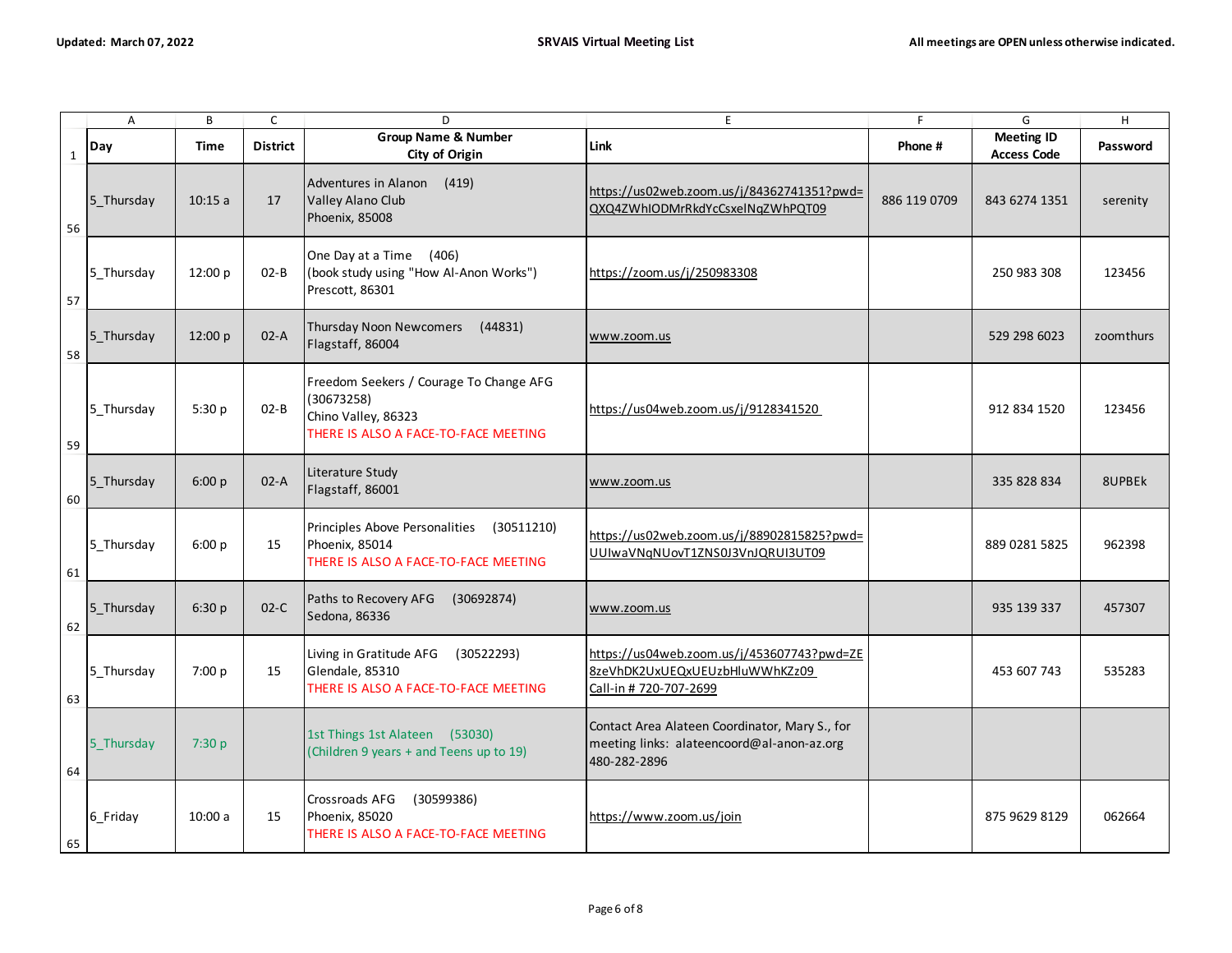|             | A          | В           | $\mathsf C$     | D                                                                                                                                 | E                                                                              | F            | G                                       | $\mathsf H$ |
|-------------|------------|-------------|-----------------|-----------------------------------------------------------------------------------------------------------------------------------|--------------------------------------------------------------------------------|--------------|-----------------------------------------|-------------|
| $\mathbf 1$ | Day        | <b>Time</b> | <b>District</b> | <b>Group Name &amp; Number</b><br>City of Origin                                                                                  | <b>Link</b>                                                                    | Phone #      | <b>Meeting ID</b><br><b>Access Code</b> | Password    |
| 66          | 6_Friday   | 10:15a      | 17              | <b>Gratitudes AFG</b><br>(413)<br>Valley Alano Club<br>Phoenix, 85008                                                             | https://us02web.zoom.us/j/84362741351?pwd=<br>QXQ4ZWhIODMrRkdYcCsxelNqZWhPQT09 | 886 119 0709 | 843 6274 1351                           | serenity    |
| 67          | 6_Friday   | 12:00 p     | 08              | New Way of Living AFG<br>(54853)<br>Glendale, 85308<br>THERE IS ALSO A FACE-TO-FACE MEETING                                       | https://us04web.zoom.us/j/2256733199                                           |              | 225 673 3199                            | 969404      |
| 68          | 6_Friday   | 12:00 p     | $02 - B$        | Women's Lunch Bunch AFG (women focus)<br>(30502287)<br>Prescott, 86301                                                            | https://zoom.us/j/994464796                                                    |              | 994 464 796                             | 123456      |
| 69          | 6_Friday   | 5:30 p      | $02-A$          | Women Only ACA<br>Flagstaff, 86001                                                                                                | www.zoom.us                                                                    |              | 230 866 643                             | 800166      |
| 70          | 6_Friday   | 7:30 p      | 08              | West Valley Recovery AFG<br>(30556860)<br>Glendale, 85304                                                                         | https://bit.ly/WestValleyMeetingAFG<br>https://us04web.zoom.us/j/4889275249    | 415.762.9988 | 488 927 5249                            | afg1212     |
| $71$        | 7_Saturday | 8:00a       | 02-A            | Saturday Adult Children AFG<br>(67109)<br>Flagstaff, 86001<br>THERE IS ALSO A FACE-TO-FACE MEETING                                | www.zoom.us                                                                    |              | 847 3539 8224                           | 054042      |
| 72          | 7_Saturday | 8:30a       | 15              | Wake Up with Al-Anon AFG Online Meeting<br>(30772745)<br>Phoenix, 85016                                                           | https://us02web.zoom.us/j/2989564311                                           |              | 298 956 4311                            | 05emUb      |
| 73          | 7_Saturday | 8:45a       | 17              | Early Saturday Morning AFG<br>(39281)<br>(CLOSED - Alanon members only)<br>Phoenix, 85008<br>THERE IS ALSO A FACE-TO-FACE MEETING | https://us02web.zoom.us/j/84362741351?pwd=<br>QXQ4ZWhIODMrRkdYcCsxelNqZWhPQT09 | 886 119 0709 | 843 6274 1351                           | serenity    |
| 74          | 7 Saturday | 9:15a       | 09              | Serenity in the Hills AFG<br>(65950)<br>Fountain Hills, 85268<br>THERE IS ALSO A FACE-TO-FACE MEETING                             | https://us02web.zoom.us/j/89804721048?pwd=<br>VWhKTmVOM0VJWTBkZjZxWnFnR0pGUT09 |              | 898 0472 1048                           | 845806      |
| 75          | 7 Saturday | 10:00a      | 15              | Lighten Up AFG<br>(30521525)<br>Glendale, 85308<br>THERE IS ALSO A FACE-TO-FACE MEETING                                           | https://us02web.zoom.us/j/516796036?pwd=Q1<br>FaWEhIUGVFN1VndFVnaWg2MDhFUT09   |              | 516 796 036                             | 029975      |